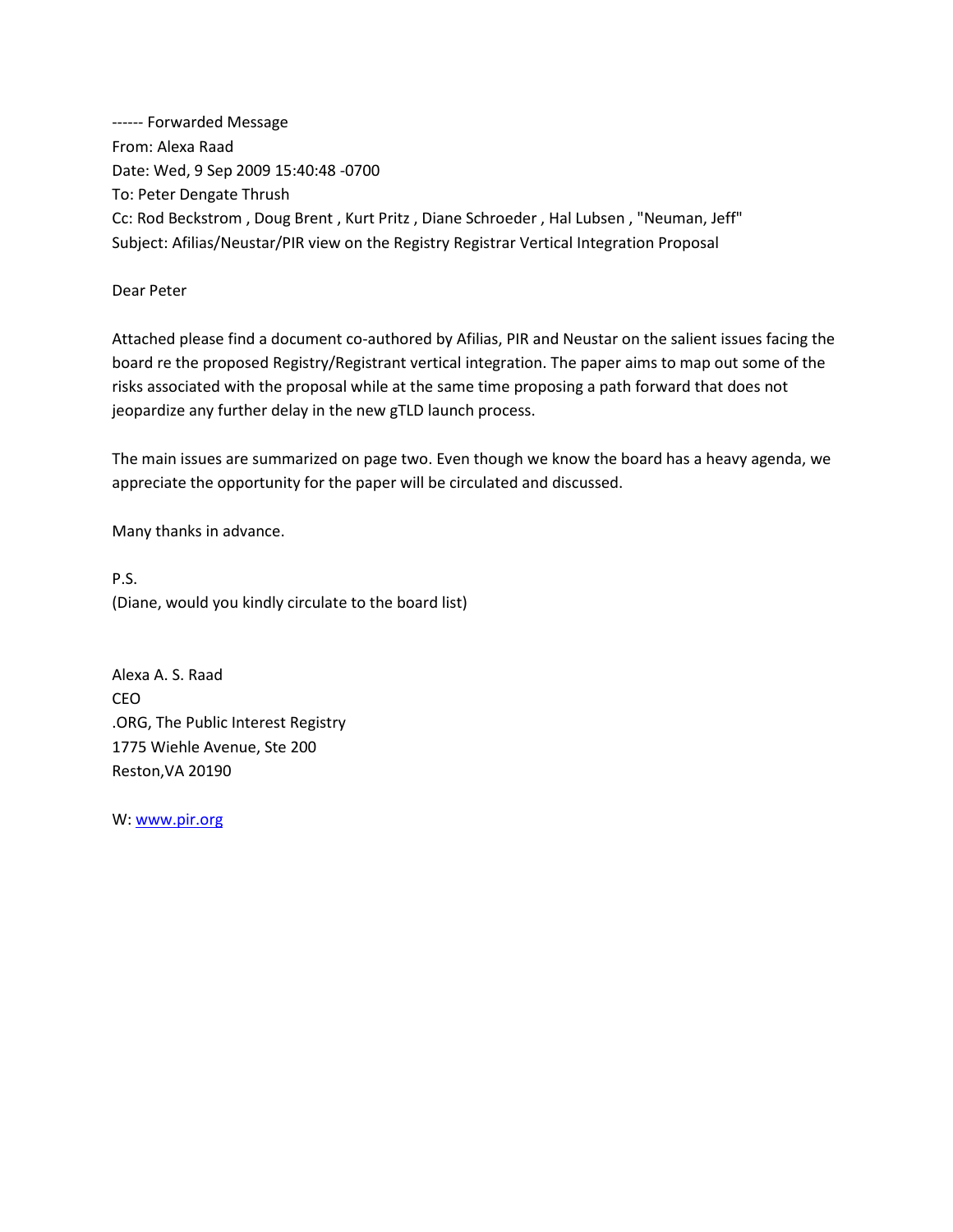# **REGISTRY AND REGISTRAR SEPARATION POLICY**

# **The Registrant Pays the Check**

ICANN staff is proposing a change to the longstanding policy of separation between registries and registrars to permit vertical integration in the newTLD round. This proposal represents a fundamental change in ICANN policy and the market structure for domain names.

As of today, the Commercial and Business Users Constituency, the Intellectual Property Constituency, the Non Commercial Users Constituency, the Registry Constituency, the Government Advisory Committee, and the Internet Commerce Association (representing domainers), respectively, have either raised concerns about or opposed the proposed vertical integration of registries and registrars. The NCUC will call for a Policy Development Process (PDP) on the issue of vertical separation which could have the effect of delaying the launch of the newTLD round if vertical integration is adopted.

ICANN first adopted its policy on separation of the registry and registrar functions in 1999, in the course of negotiations with Network Solutions. At the time, this policy was intended primarily to facilitate competition and prevent use by the NSI registry of revenue and/or information from the registrar (and vice versa) to disadvantage competitors. By 2000, **it was clear that the vertical separation policy was serving consumer protection values that included – but went far beyond – competition.** As a result, the prohibition against registries owning controlling interests in registrars or distributing their own TLD was included – without discussion, in the contracts for new gTLDS such as .biz, .info, and .pro. No additional steps were needed to apply the vertical separation requirement to back-end service providers – the established provider, Verisign, was subject to the provision via its agreement with ICANN.

New entrants into the registry services provider market, Afilias and Neustar, also applied for and were awarded registries (.info and .biz, respectively) and the separation requirement was implemented via their contracts for these registries. .Museum secured a modest exception to this rule, given the nature of its operations. .Coop sought, but did not receive, a similar exception. The policy was continued in the subsequent ICANN accredited registry contracts for top level domains (TLDs) in 2005. Today over 99% of domain names in gTLDs have been registered under the vertical separation policy applicable to all registry operators and all back-end registry service providers. The policy has resulted in explosive and vibrant competition for domain name registrations at both the registrar and registry levels that continues today.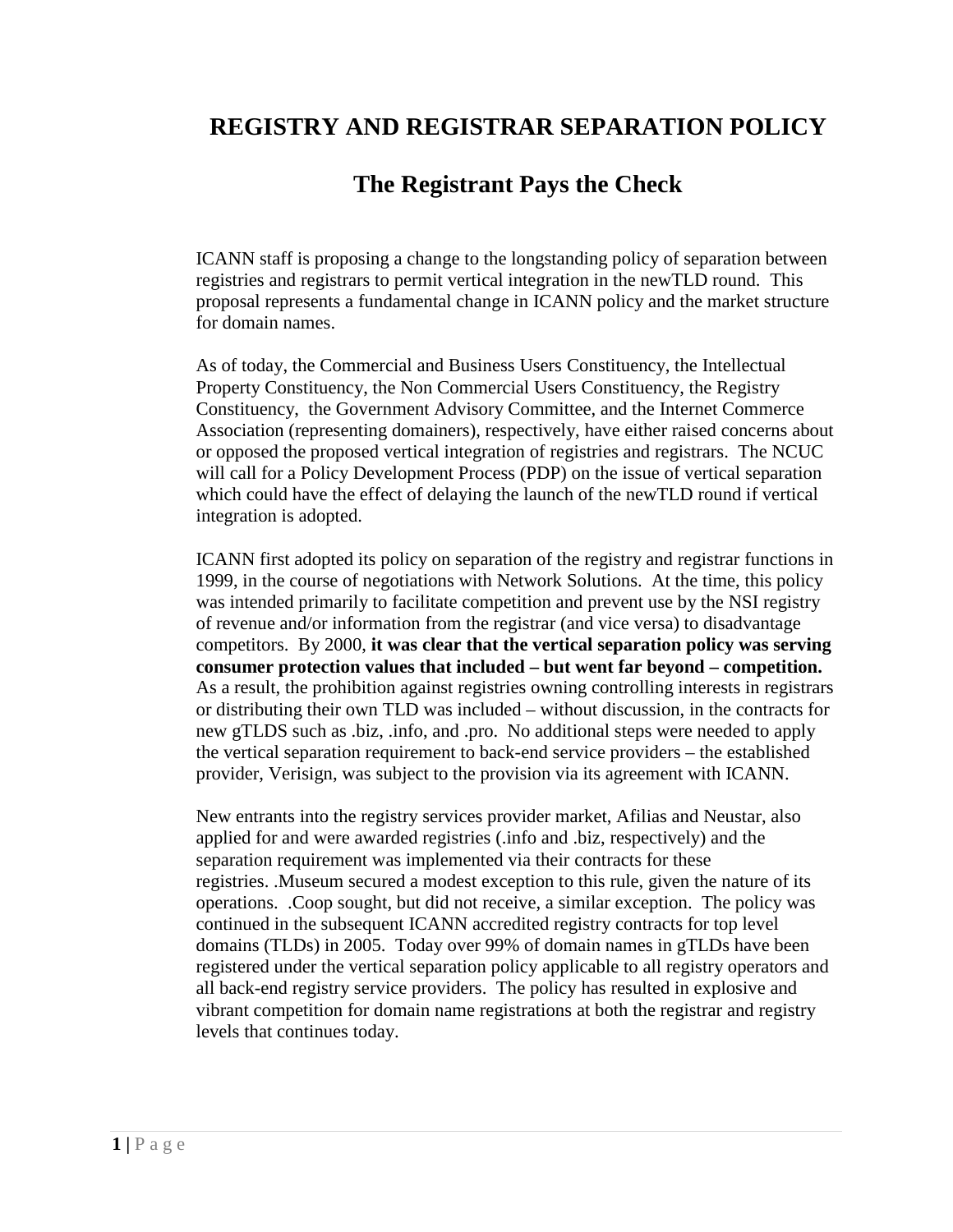## **Summary of Points**

- **Since its inception, it was clear that the vertical separation policy was serving consumer protection values that included – but went far beyond – competition.**
- **Eliminating the vertical separation restraints under the current top down process could result in significant delay in the newTLD round.**
- **Studies to date have not fully addressed how such a change would benefit consumers and registrants, nor have they included an analysis of the potential harm to domain name registrants of permitting registrars to operate as new gTLD registries while selling in their own string.**
- **The vertically integrated registry/registrar will create an environment that is ripe for "insider trading" opportunities using data that is commercially sensitive and available uniquely to the registry operator.**
- **Permitting vertically integrated registry/registrar operations will eliminate certain current penalties that discourage abusive practices.**
- **Registrars divided: "Right now, our industry has conflicts of interest and it is putting personal short-term gain ahead of long term commercial interests,' says Joe White at the Gandi registrar.**
- **Since registry service providers or "backend" providers offer functionally equivalent services as registry operators, the application of existing policy to registry services providers is appropriate and necessary to effectuate the longstanding pro-competition and end user protection goals of the policy.**
- **ICANN need not delay the new TLD round on the basis of the vertical separation issue. ICANN can proceed by continuing the policy of separation for registry operators and registry service providers in the new round while the community, if necessary, launches a PDP that can appropriately address the fundamental economic and registrant impact issues on a parallel track.**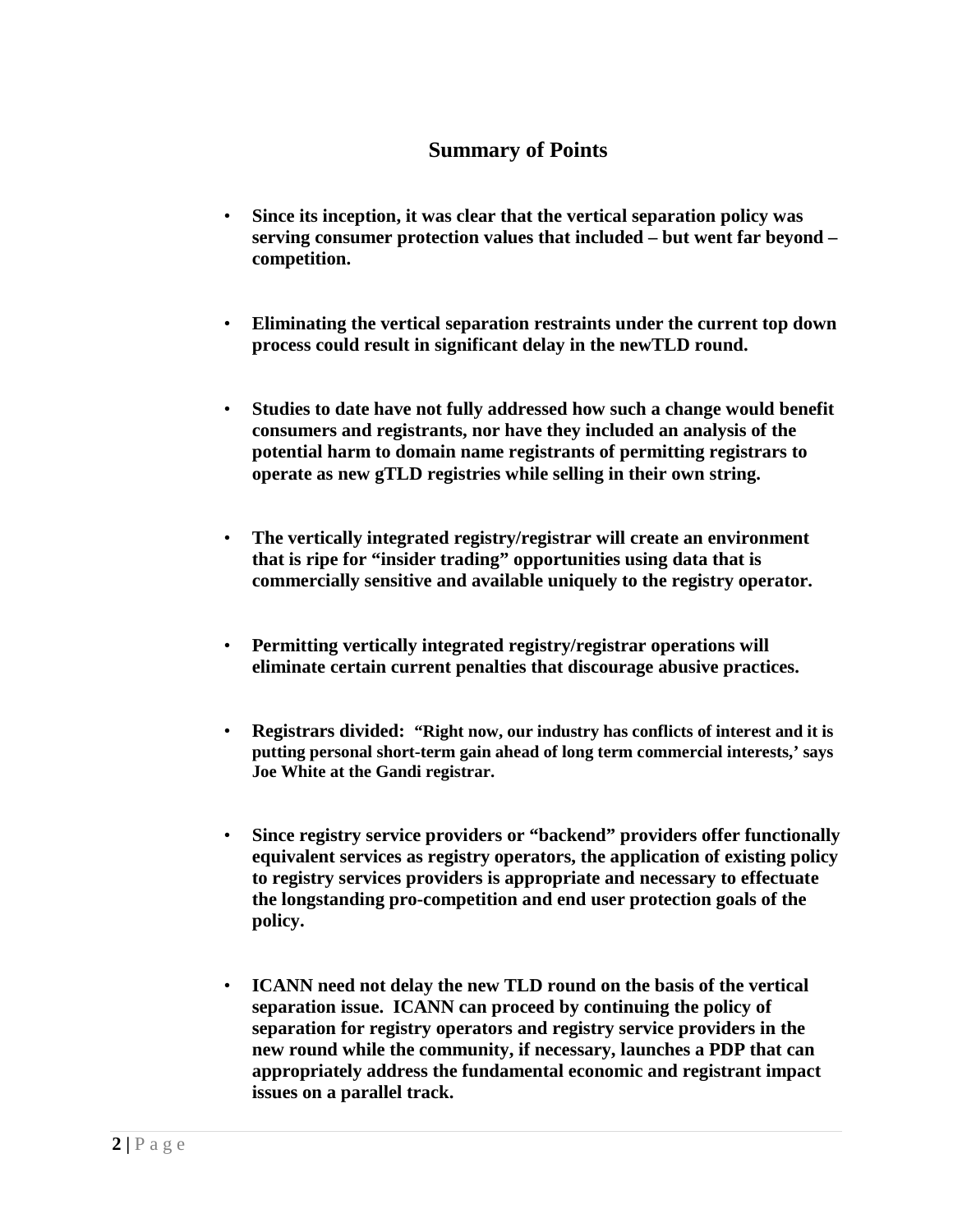#### **Process, process, process**

At the moment, ICANN staff has been promoting the view that the vertical separation policy should be changed. However, important questions about the *process* for changing such a fundamental policy, particularly one that has a far reaching impact on end users and the industry, have not been addressed. "Review" of the vertical separation policy was initiated by ICANN staff who then commissioned Charles River Associates (CRA) to do a report on the issue. The ultimate version of the CRA Report actually underscored the complexity of the issues that must be analyzed and recommended that ICANN proceed cautiously before making a change in policy. ICANN's own experts have said that the economic and competition questions to be addressed *before* ICANN can make such a change are complex, require a case-bybase approach and require significant data collection and analysis.

Before moving forward with vertical integration in the newTLD round, ICANN must explain to the community why it did not use the PDP set forth in its bylaws to introduce changes of this magnitude in longstanding ICANN policy. The NCUC's pending call on ICANN to launch a PDP seeks to preserve the "bottom up" ICANN policy making process. ICANN staff's management of this issue to date has been entirely top down. **Attempting to eliminate the vertical separation restraints under the current top down process could result in significant delay in the newTLD round.** The complexity of the issues and the distinct interest in the policy by a number of constituencies who want to ensure that comprehensive analysis is undertaken will certainly push the PDP beyond the envisioned launch date for the newTLD round. Additional considerations, such as the need for a transition period if vertical integration is allowed, will push the envisioned launch date out further. Such unnecessary delay would disappoint many constituents and potential new TLD applicants who have been anticipating a timely launch.

#### **What about the registrant?**

To date, much of the discussion of the vertical integration issue has centered on the impact to registrars and registries. One important element of the analysis that must be undertaken before eliminating vertical restraints is a study of both the potential benefits and the potential harms to registrants resulting from such a change. The Government Advisory Committee (GAC) in a recent communiqué to the ICANN Board stated, "[f]urther concerns have arisen regarding the apparent desire to alter existing policy that requires a structural separation between registrars and registries. Change to this policy should be guided primarily by whether and how such a change would benefit consumers and registrants. **Studies to date have not fully addressed this aspect of the marketplace, nor have they included an analysis of the potential harm to domain name registrants of permitting registrars to operate as**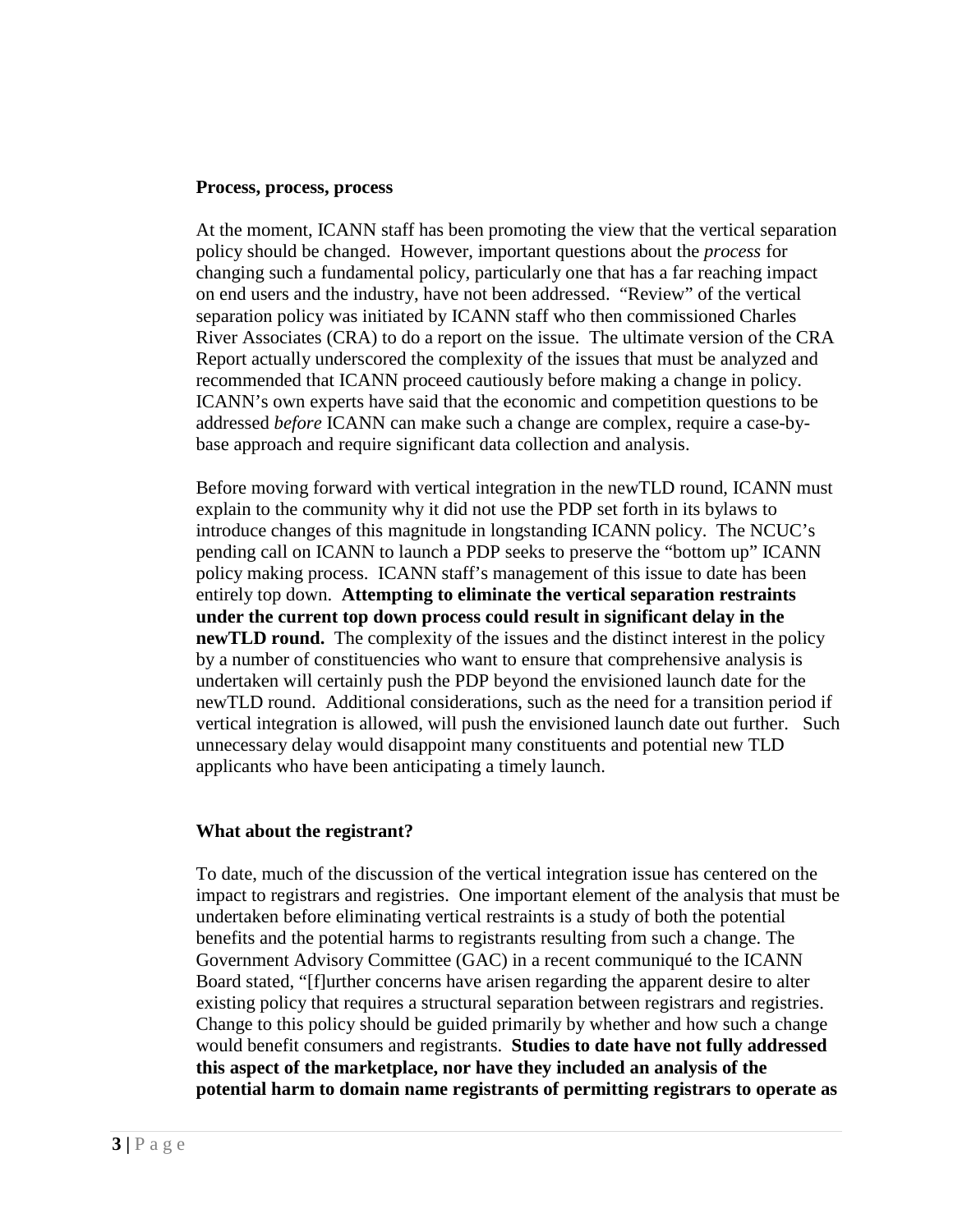**new gTLD registries.**"<sup>[1](#page-4-0)</sup> In particular, ICANN must analyze how registrants will be affected by: 1) a registrar's access to registry data and how that could be leveraged in the market; and 2) the impact of the consolidated financial position of the integrated registry/registrar on existing behaviors.

Clearly, registrants may be harmed by an integrated registry/registrar operation's ability to identify high value domains, hold those domains off the market (either directly or through affiliates) and to then monetize them at a premium price. These practices render the domain name unavailable to the "first-come" registrant or force that registrant to pay a higher price than the standard retail offer. These practices, in their various forms, are the equivalent of domain name scalping where a registrant is forced to pay a price that is a multiple higher than the "face value" or standard retail price. ICANN established a "first-come-first-serve" system to ensure that all prospective domain name registrants have a non-discriminatory opportunity to register the domain name(s) they seek. Such a system is necessary to ensure registrant confidence in both the fairness of the registration system and in ICANN as the entity that sets the rules of the road.

The short history of the domain name market has witnessed creative approaches to gaming the first-come-first-serve system through domain name tasting, front running, kiting etc. While these practices may have occurred outside a vertically integrated registry/registrar, sufficient analysis has not be done to examine how these types of practices could be enhanced through a vertically integrated structure. In our opinion, **the vertically integrated registry/registrar will create an environment that is ripe for "insider trading" opportunities using data that is commercially sensitive and available uniquely to the registry operator and is rife with conflicts of interest for both the registry and the registrar in question.**

## **Insider Trading**

Webster's dictionary defines insider trading as "[t]rading by people who have access to material, non-public information that allows them to make a substantial profit by either buying or selling the company's securities (usually stock)." Replace the word "securities" with "domain names" and add a vertically integrated registry/registrar and you have an environment where access to non-public registry data creates incentives for profiting from a form of insider trading. Another concern is that by **permitting vertically integrated registry/registrar operations ICANN will eliminate certain penalties that discourage abusive practices.** For example, it does not appear that ICANN has considered how the consolidated financial position of an integrated registry/registrar would impact existing financial disincentives to engage in domain tasting. Our understanding is that the financially consolidated

<span id="page-4-0"></span><sup>&</sup>lt;sup>1</sup> GAC comments on version 2 of the newTLD Draft Applicant Guidebook, August 19, 2009.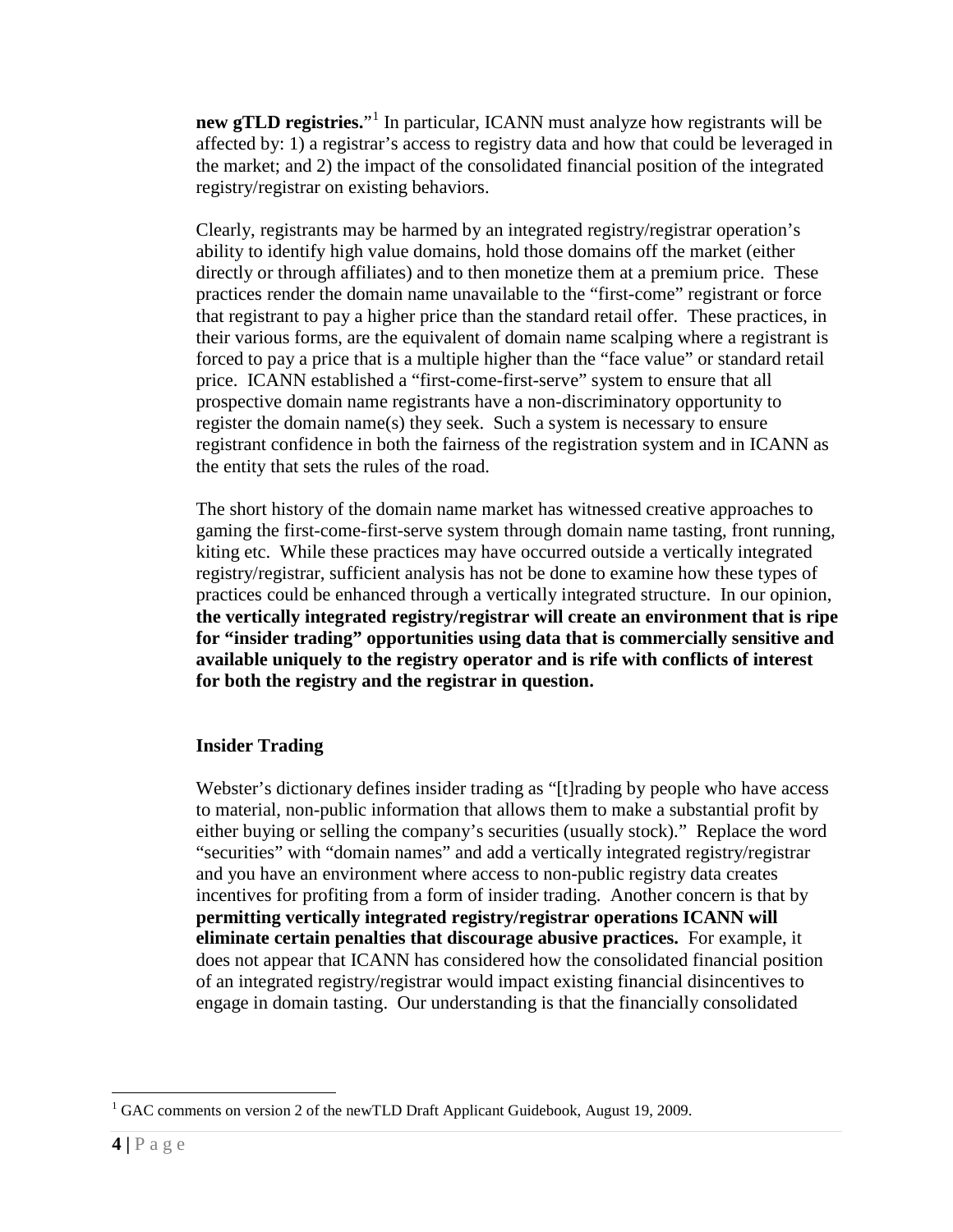registry/registrar operator eliminates as much as 94% of the current penalties.<sup>[2](#page-5-0)</sup> Moreover, a vertically integrated registry would be in a position to provide 100% refunds to its affiliated registrar by granting an exemption request in the event of "extraordinary circumstances" – the definition of which is left exclusively in the discretion of the registry. While there are reporting requirements that are designed to capture these types of requests, a creative registry/registrar can navigate around them.

One can also imagine the creative approaches that could be employed by an integrated entity, especially one that controls over 100 registrars, who can quickly run up the number of refunded or exempted registrations to make the excess deletes practice more interesting. Any remaining costs for the vertically integrated entity would be nominal and would be more than offset by revenue generated from the use of registry data to engage in more targeted, "smarter tasting." These new forms of tasting would be more targeted and hence attractive to ensure ROI that exceeded any minimal remaining costs. Without separation, enforcement and compliance efforts can be severely hobbled.

On a related front, ICANN recently released reports that touted both the "end" of domain tasting and the non-existence of front running. But the third party used to conduct the survey on front running, though reputable, reached its conclusion by reviewing zone file data notwithstanding Network Solutions' previous disclosure that its practice was to withhold registration data from the zone file after registering the names in question. Simply put, they looked in the wrong place to see if front running had occurred.

Given the fact that the new round could introduce hundreds of new registries, ICANN's ability to create and enforce effective safeguards against such practices is of paramount concern, particularly where registries may be operated by registrars known to have employed these practices in the past. The policies and procedures in place today that permit ICANN to declare "mission accomplished" on domain tasting were developed, implemented and promoted by registries. A vertically integrated registry would be the beneficiary of its affiliated registrar's sharp practices, and would not have the incentives that exist today to be part of the solution. This shift, combined with ICANN's enforcement track record, is unlikely to create market conditions that engender confidence and protect registrants.

<span id="page-5-0"></span> $2$  Currently, a registrar is not refunded for excess deletes in a given month beyond the initial 50 or 10% of its "net new" registrations, whichever is greater. Thus a registrar in penalized by not receiving a refund for the remaining 90% of net new registrations in the given month period. Additionally, the registrar is still liable to ICANN for the registrar fee associated with net new registrations (currently .18 cents per registration). The registry is also liable for the registry fee to ICANN but that fee is typically included in the registration price paid by the registrar to the registry. In a vertically integrated registry/registrar, the withheld refund monies for net new registrations in excess of the initial 50 or 10% remain with the affiliated registry. From a consolidated financial perspective, the withheld refund is a wash transaction. Calculations based on these facts show that at least 94% of the current penalty is eliminated in the vertically integrated structure.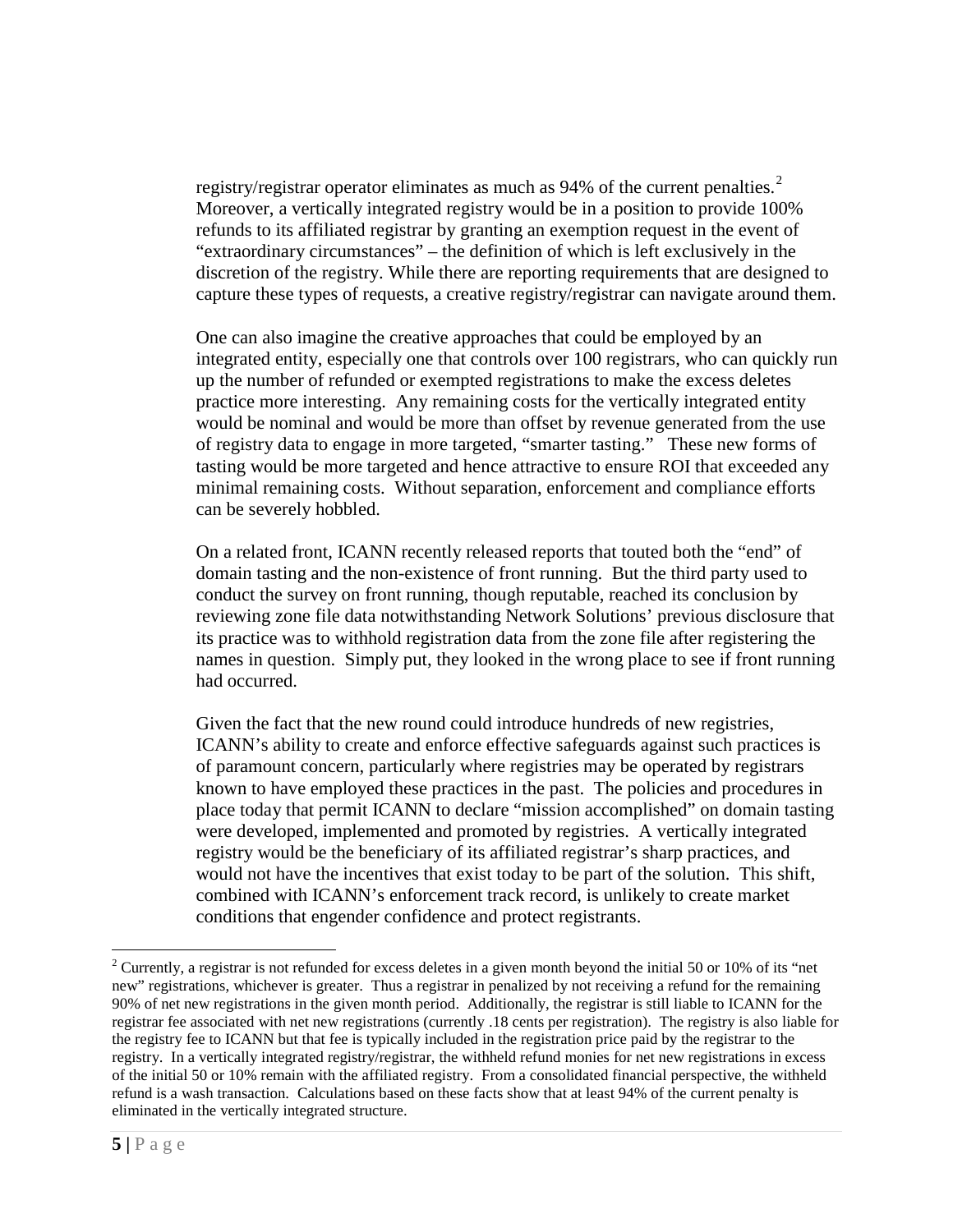#### **Registrar Flip Flopping**

"All in all, I think this is something we may want to look into more. When a Registry simply starts bypassing Registrars, I have great concerns."

> **Rob Hall** of Momentus on GNR registry owning a registrar selling the .name TLD. Registrar Constituency Listserv, January 28, 2003.

The proposed vertical separation policy change is being driven by a small number of registrars who are, ironically, the very same registrars that complained bitterly about the potential for abuses in former vertically integrated registries and registrars. Complaints focused on registrar access to registry data, on unique cross-subsidization opportunities and on the "anti-competitive" effects of services such as Wait List Service. These same registrars also complained vehemently against the combined .name registry/registrar on the grounds that control of the registrar was anti-competitive.<sup>[3](#page-6-0)</sup> It is ironic to compare their statements concerning registry/registrar integration when somebody else was doing it compared to their statements when the prospect of vertical integration would be available to them to exploit.

**Paul Stahura of Demand Media**, in a lawsuit brought against ICANN by eNom and other registrars, complained that VeriSign's controlled registrar, Network Solutions, was the first registrar to offer preregistrations of WLS and would uniquely benefit from WLS due to a reduction of net loss of domains when they were deleted and reregistered under the proposed service.<sup>[4](#page-6-1)</sup> Ironically, this registrar and many others offer "wait list" or "drop name" type services that were the focus of their earlier objections.

<span id="page-6-1"></span><span id="page-6-0"></span><sup>&</sup>lt;sup>3</sup> The .name TLD registry launched its own registrar but under intense pressure from the Registrar community about the potential abuses by the integrated registrar, sold off its registrar business. The .museum and .pro TLDs were also exceptions to the integrated registry/registrar policy. .museum is vertically integrated but is subject to a cap of 5,000 registrations beyond which it must use ICANN accredited registrars for distribution. .pro was launched as a vertically integrated registry that was not allowed to distribute its own TLD above a cap of 5,000 names. <sup>4</sup> Case No. CV03-5045 JFW (MANx), October 6, 2003.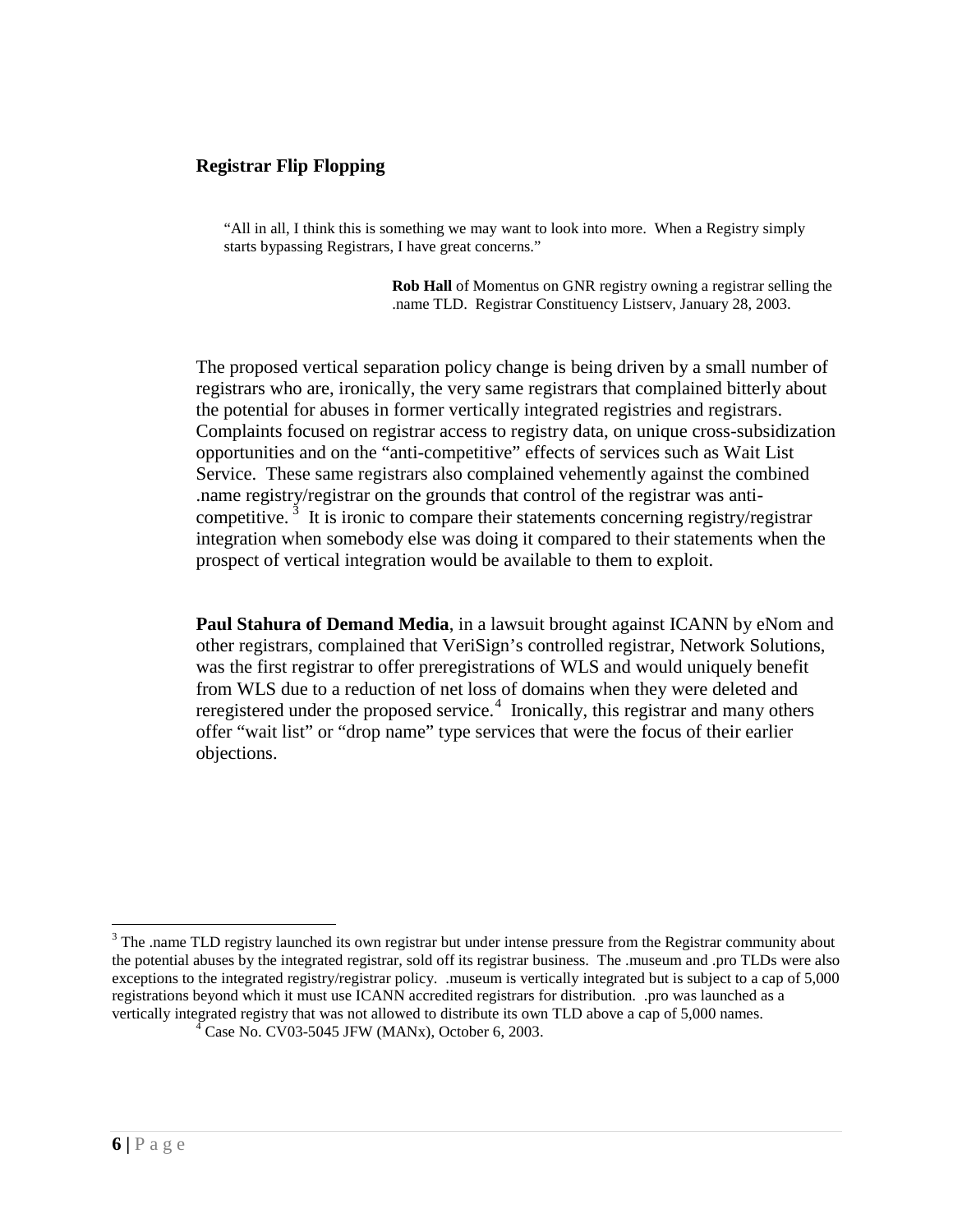**Bhavin Turakhia** from DirectI on GNR's controlled registrar selling .name TLD stated a common complaint of registrars: "past experience has led me to believe that on several occassions [sic] registrars who also run a registry have taken advantage of that position, either by having access to information, or the ability to control transfer pricing etc." "I would wish to see ICANN implement stronger controls and measures of audit, for those Registries who are also Registrars (or viceversa) to ensure that issues such as Transfer pricing are taken care of. It is my experience however that transfer pricing or other arrangements between a Registry and Registrar who have close ties are extremely difficult to detect or control." Registrar Constituency Listserv, January 23, 2003.

Some of these same registrars have made an art form of gaming the "first-come-first serve" system designed to provide registrants non-discriminatory access to domain names. Indeed some of these practices have provoked strong responses from the community to minimize or eliminate them.

The reality is that outside the registrar community there is broad concern about vertical integration and even within the registrar community opinion is far from united in favor of vertical integration. Registrars of all sizes have voiced concerns about the impact on competition of proposed vertical integration and a number of registrars have noted their support for the continuation of the separation policy (see [www.registryregistrarseparation.org\)](http://www.registryregistrarseparation.org/). Larger registrars, such as Register.com have voiced strong opposition to proposed integration. Gandi, a French registrar, commissioned a survey about the newTLD round that calls on registrars to "clean up" their approach to domain name monetization. The Gandi Report states:

**"Right now, our industry has conflicts of interest and it is putting personal short-term gain ahead of long term commercial interests,' says Joe White at Gandi.** For example, some registrars take available domains out of circulation, so customers can't get them, then advertise on them for profit. Or they place ads on dormant sites to generate revenue when they're not used, thereby filling the web with more junk domain space. 'As an industry, we have to grow up and accept lower sales volume for the sake of maintaining a useable and available name space that is in the interest of all internet users,' says White. 'If we just go all-out for profit, much like the current man-made global pollution problem, we'll just trash our own domain name space."

Gandi.net: The Liberalisation of the Internet, June 9, 2009, pp. 32.

The Gandi Report goes on to cite conflicts-of-interest and a number of questionable registrar practices that must be addressed in the context of the newTLD round: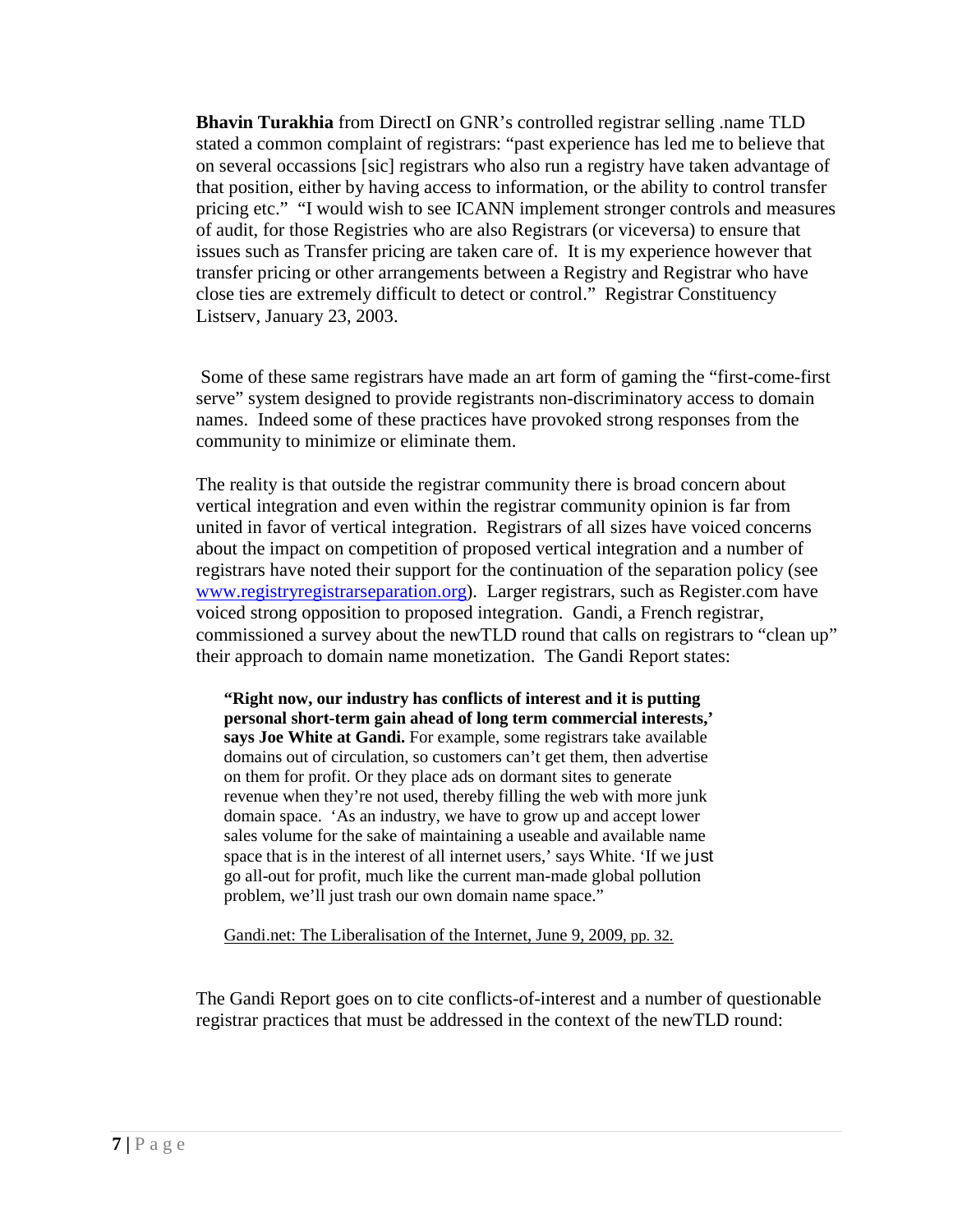"List of shady domain name practices edited from Gandi Bar:

1. Sneaky pricing: Different pricing for register (buy now, £0.99 per year!) and renewal (oops, it costs more next year): Different pricing for transfers out (oh, you want to leave, that'll be £xx): The cost of a .co.uk at the registry is £2.50 per year (\$4,  $\epsilon$ 2.9 at current exchange rates). Companies selling below this have an ulterior motive!

2. Service restrictions - Can't get full DNS control - pay more for additional services.

3. Front running/'sniffing' - Using your domain search data to buy domains before you do, or selling your domain search data. More references.

4. Account lock-ins - Locking your account for a period following changes, prevents transfer-outs.

5. Domain ownership - Not the owner of your domain? Some companies buy it on your behalf and then rent it to you.

6. Privacy - Selling your whois data/customer data."

Gandi.net: The Liberalisation of the Internet, June 9, 2009, pp. 33.

All of the above practices will be magnified in a vertically integrated registry/registrar where they market their own TLD string.

### **One certainty in a sea of change**

The new round of TLDs may dramatically alter the DNS landscape by introducing hundreds of new TLDs and new opportunities for registrants to establish their home on the Internet. While consumer benefits could be significant, the road so far has not been particularly smooth. The scope of the round alone has created unique challenges for ICANN and ICANN has not yet developed the enforcement muscle it needs to address harmful practices that are in the market today.

Continuing the policy of vertical separation is important to ensuring a quality and fair experience for the domain name registrant. It is critical to note that the potential abuses can be perpetrated through both the registry operator and the registry services "backend" provider. **Since registry service providers offer functionally equivalent services as registry operators, the application of existing policy to registry services providers is appropriate and necessary to effectuate the longstanding pro-competition and end user protection goals of the policy.** Regulatory agencies